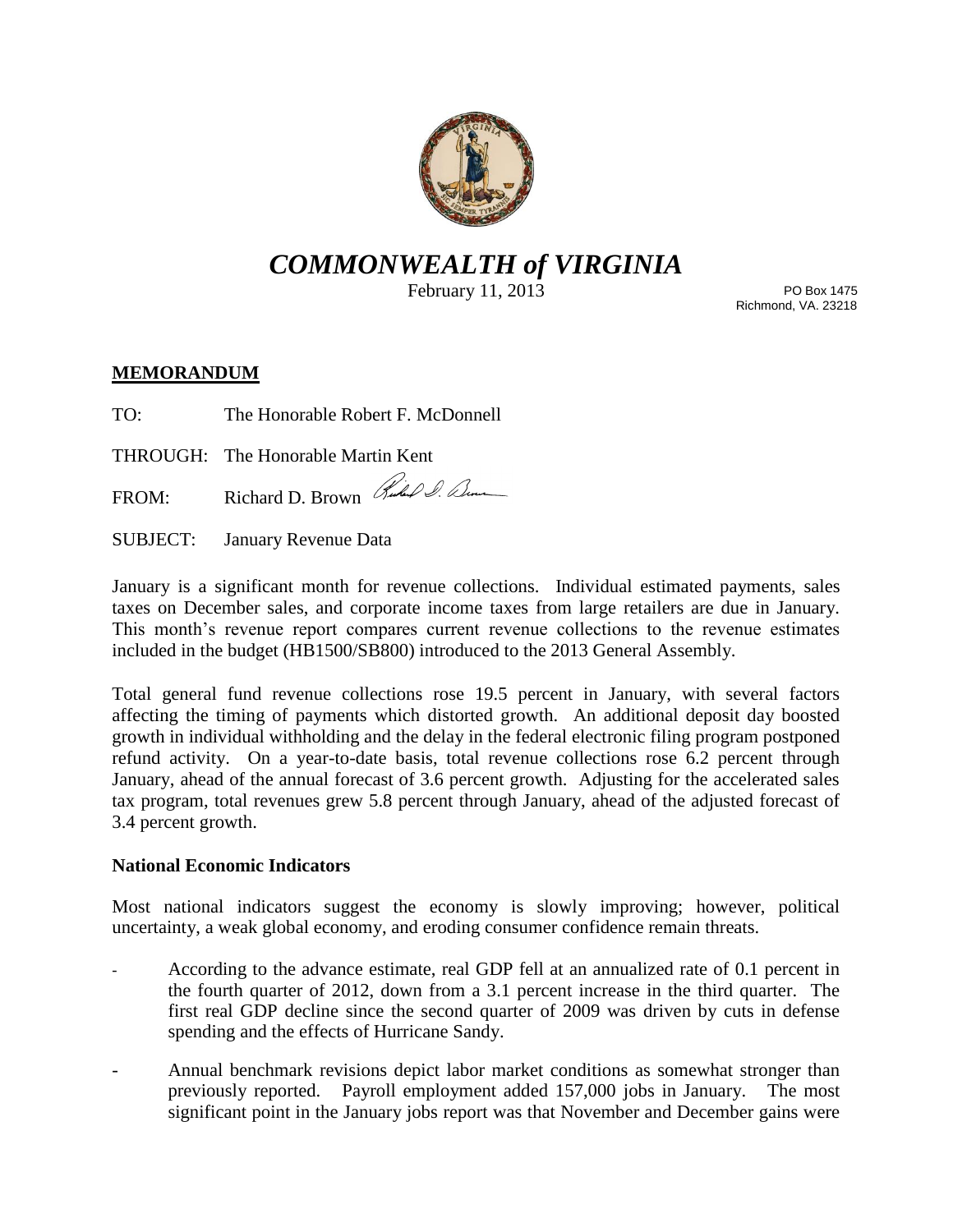revised upward by a combined 127,000 jobs. With the revisions, 247,000 jobs were gained in November and 196,000 in December. Before the revisions, the data indicated that the economy added about 150,000 jobs per month during 2012. The revised data show that payroll employment averaged gains of 181,000 jobs per month over the last year. In a separate report, the unemployment rate ticked up slightly, from 7.8 to 7.9 percent rebenchmarking in the household survey.

- Initial claims for unemployment fell by  $5,000$  to  $366,000$  during the week ending February 2. The four-week moving average fell 2,250 to 350,500. Although the level of claims has been volatile over the last few months, the underlying trend is consistent with slow employment growth.
- After remaining unchanged in November, the Conference Board's index of leading indicators rose 0.5 percent in December. An improvement in initial claims for unemployment was the largest contributor to the increase. The index has risen in three of the previous four months.
- The Conference Board's index of consumer confidence dropped from 66.7 to 58.6 in January, its third consecutive decline. Both the current conditions and expectations components declined in January.
- The manufacturing sector continued its modest expansion in January, with the Institute of Supply Management index increasing from 50.2 to 53.1.
- The CPI was unchanged in December, and stands 1.7 percent above December 2011. Core inflation (excluding food and energy prices) rose 0.1 percent in December, and has increased 1.9 percent from December 2011.
- The Federal Reserve announced at its January meeting that it will keep the federal funds target rate at 0.0 to 0.25 percent, and continued its quantitative easing program.

#### **Virginia Economy**

In Virginia, payroll employment rose 0.8 percent in December from December 2011. Northern Virginia and Hampton Roads posted growth of 1.5 percent, while employment in Richmond-Petersburg fell 0.8 percent. The unemployment rate in the Commonwealth rose 0.1 percentage point to 5.4 percent in November and was 0.5 percentage point below the December 2011 rate.

The Virginia Leading Index rose 0.5 percent in December after increasing 0.2 percent in November. Building permits, auto registrations, the U.S. leading index and initial unemployment claims improved in December while future employment remained essentially unchanged. The Leading Index increased in Northern Virginia, Hampton Roads, Richmond, Lynchburg, Charlottesville, Harrisonburg, and Blacksburg, while the index for Winchester contracted. The indexes for Roanoke, Bristol, and Danville were little changed in December.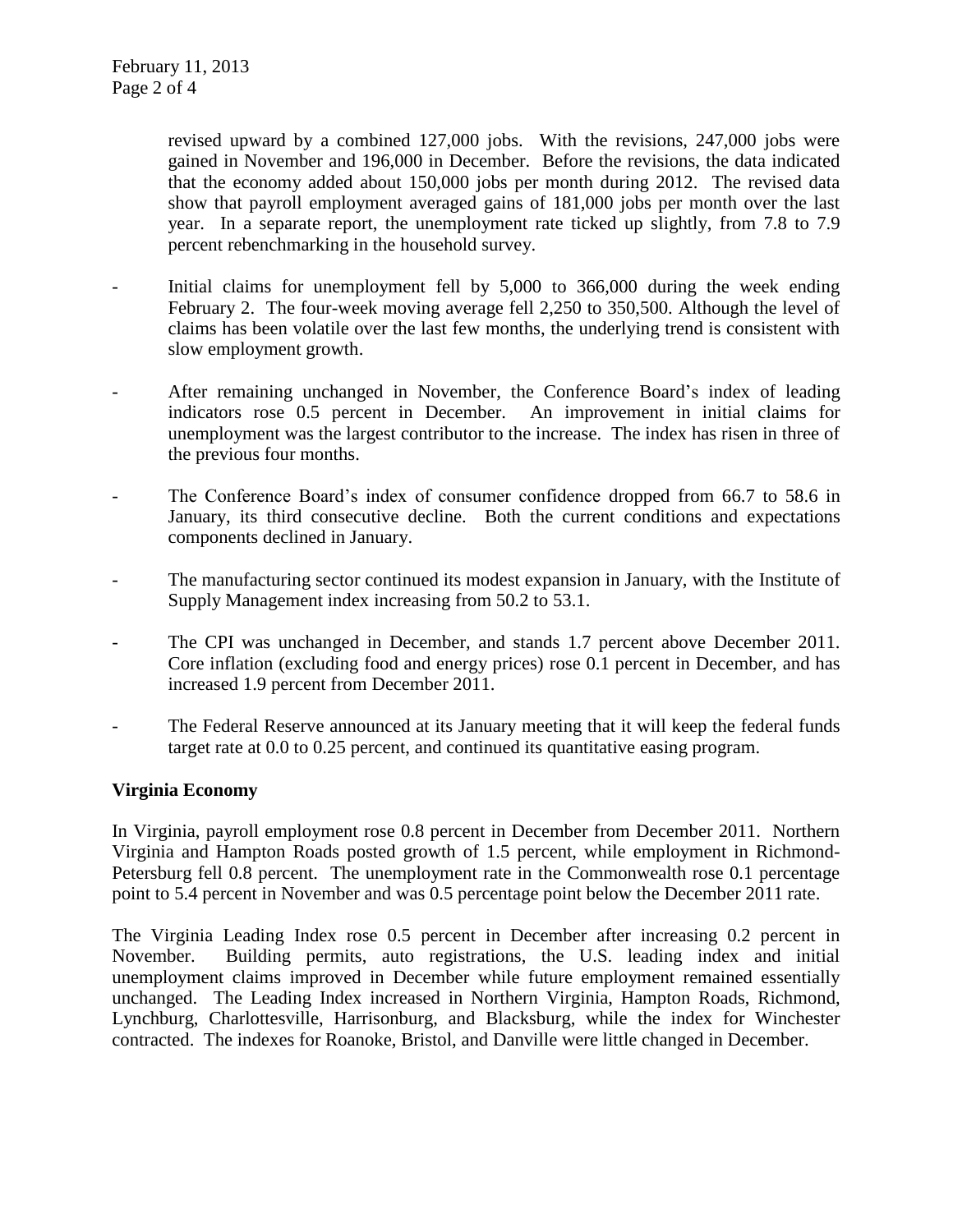February 11, 2013 Page 3 of 4

### **January Revenue Collections**

Total general fund revenue collections rose 19.5 percent in January, with several factors distorting growth. An additional deposit day boosted growth in individual withholding and the delay in the federal electronic filing program postponed refund activity. On a year-to-date basis, total revenue collections rose 6.2 percent through January, ahead of the annual forecast of 3.6 percent growth. Adjusting for the accelerated sales tax program, total revenues grew 5.8 percent through January, ahead of the adjusted forecast of 3.4 percent growth.

*Net Individual Income Tax (68% of general fund revenues)*: Through January, collections of net individual income tax rose 7.2 percent from the same period last year, ahead of the annual estimate of 4.5 percent growth. Performance in each component of individual income tax is as follows:

*Individual Income Tax Withholding (63% of general fund revenues)*: Collections of payroll withholding taxes rose 17.5 percent in January, driven by an extra deposit day and the timing of payments. January had one more Wednesday than January of last year, and Wednesday is a significant day for receipts in this source. Year-to-date, withholding collections rose 4.1 percent compared with the same period last year, ahead of the projected annual growth rate of 3.3 percent. Adjusting for the extra deposit day, growth is closer to 2.5 percent.

*Individual Income Tax Nonwithholding (15% of general fund revenues)*: Collections in this source rose 42.7 percent in January. The average estimated payment increased by 25 percent and more checks were received than January of last year.

December and January are significant months for collections in this source, and receipts can be distorted by the timing of payments. The fourth estimated payment for tax year 2012 was due January 15, and some of these payments were received in December, so the two months must be considered together to assess growth. Receipts of estimated payments for the two-month period rose 21.3 percent from last year. Year-to-date, nonwithholding collections rose 13.8 percent over the same period last year, ahead of the annual estimate of 6.8 percent growth.

*Individual Income Tax Refunds*: In January, the Department of Taxation issued \$29.9 million in refunds compared with \$97.1 million last year. The delay in opening the Federal electronic filing program accounts for most of the decline. This is the first month of the filing season and refund activity should pick up in February. Year-to-date, refunds have fallen 29.2 percent, lagging the annual estimate of 0.4 percent growth.

*Sales Tax (20% of general fund revenues)*: Collections of sales and use taxes, reflecting December sales, rose 0.2 percent in January. Collections for the main holiday season (December and January) rose 1.4 percent, trailing expectations of a 3.0 percent increase. On a year-to-date basis, collections have risen 4.1 percent through January, matching the annual estimate. Adjusting for the partial repeal of the accelerated sales tax program, sales tax collections have grown by 2.1 percent year-to-date, behind the economic-base forecast of 3.2 percent growth.